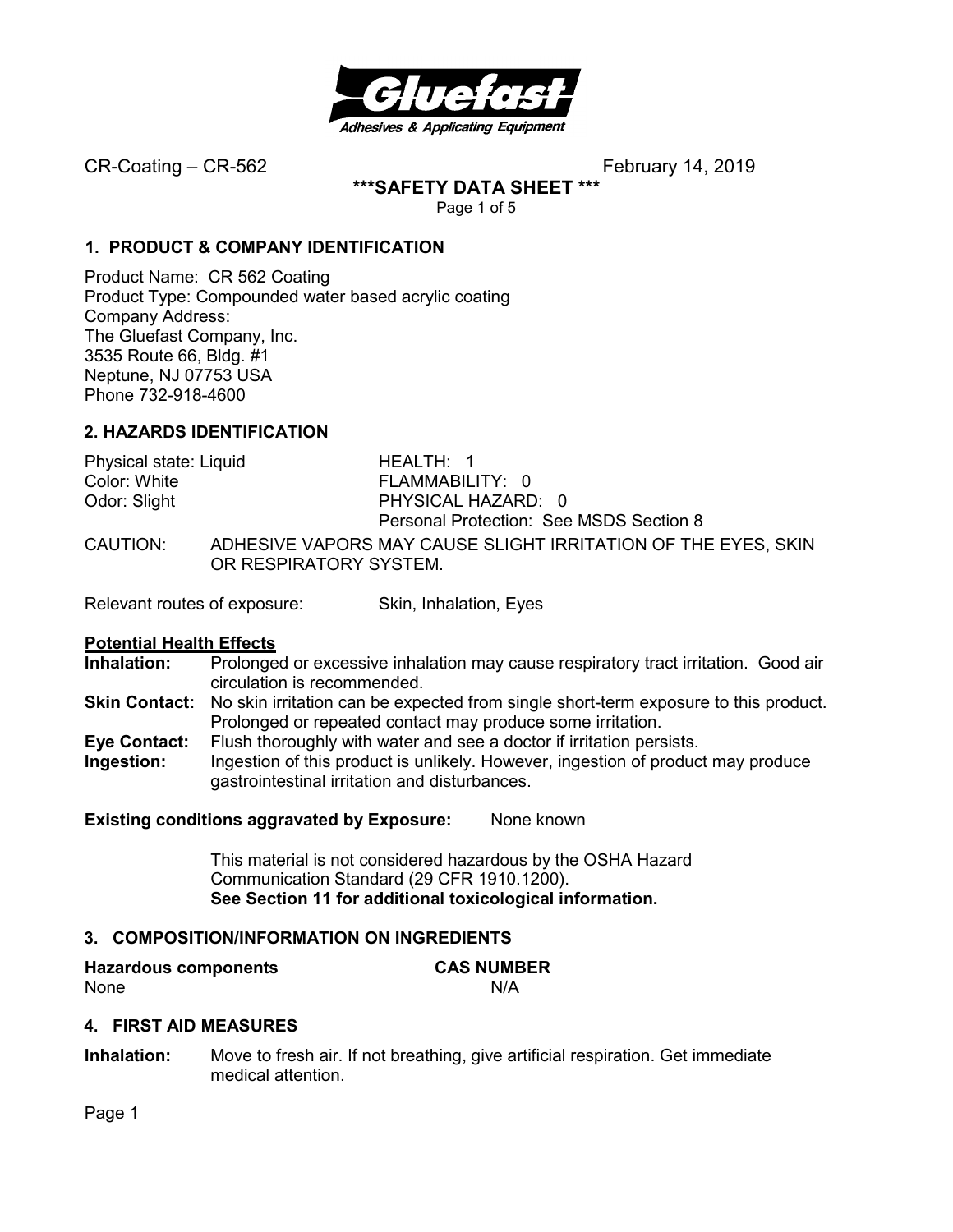

**\*\*\*SAFETY DATA SHEET \*\*\*** 

Page 2 of 5

| <b>Skin contact:</b>             | Immediately wash skin thoroughly with soap and water. Remove contaminated<br>clothing and footwear. Get immediate medical attention.                                |
|----------------------------------|---------------------------------------------------------------------------------------------------------------------------------------------------------------------|
| Eye contact:                     | Rinse immediately with plenty of water, also under the eyelids, for at least 15<br>minutes. Get immediate medical attention.                                        |
| Ingestion:                       | DO NOT induce vomiting unless directed to do so by medical personnel.<br>Never give anything by mouth to an unconscious person. Get immediate<br>medical attention. |
| <b>5. FIRE FIGHTING MEASURES</b> |                                                                                                                                                                     |

| Flash point:                          | $>100$ C ( $>212.6$ F)                                                                                                                                                     |
|---------------------------------------|----------------------------------------------------------------------------------------------------------------------------------------------------------------------------|
| Auto ignition temperature:            | Not determined                                                                                                                                                             |
| Flammable/Explosive limits - lower:   | Not determined                                                                                                                                                             |
| Flammable/Explosive limits - upper:   | Not determined                                                                                                                                                             |
| <b>Extinguishing media:</b>           | Water spray (fog), foam, dry chemical or carbon dioxide.                                                                                                                   |
| Special firefighting procedures:      | Fire fighters should wear positive pressure self-contained<br>breathing apparatus (SCBA). Wear full protective clothing.                                                   |
| Unusual fire or explosion hazards:    | This product is an aqueous mixture which will not burn. If<br>evaporated to dryness, the solid residue may pose a slight<br>fire hazard.                                   |
| <b>Hazardous combustion products:</b> | NONE HAZARDOUS - contains no known hazardous<br>ingredients as defined by the Federal Hazardous<br>Substances Act or by the Dept. of Transportation under<br>CFR Title 49. |

# **6. ACCIDENTAL RELEASE MEASURES**

Use personal protection recommended in Section 8, isolate the hazard area and deny entry to unnecessary and unprotected personnel.

| <b>Environmental precautions:</b> | Prevent further leakage or spillage if safe to do so. Do not allow<br>material to contaminate ground water system. Do not allow<br>product to enter sewer or waterways.                                                                                   |
|-----------------------------------|-----------------------------------------------------------------------------------------------------------------------------------------------------------------------------------------------------------------------------------------------------------|
| <b>Clean-up methods:</b>          | Keep unnecessary personnel away. Ensure adequate ventilation.<br>Wear appropriate protective equipment & clothing during clean-up.<br>Dispose of contaminated material as waste according to item 13.                                                     |
| <b>7. HANDLING AND STORAGE</b>    |                                                                                                                                                                                                                                                           |
| Handling:                         | Avoid contact with eyes, skin and clothing. Wash thoroughly after<br>handling. Gloves recommended. Wear proper personal protecting<br>clothing and equipment.                                                                                             |
| Storage:                          | Store at room temperature. Rotate stock using oldest material<br>first. Shelf life for opened containers is three months, unopened<br>containers six months. For safe storage, store above $0^{\circ}$ C (32 $^{\circ}$ F).<br><b>KEEP FROM FREEZING.</b> |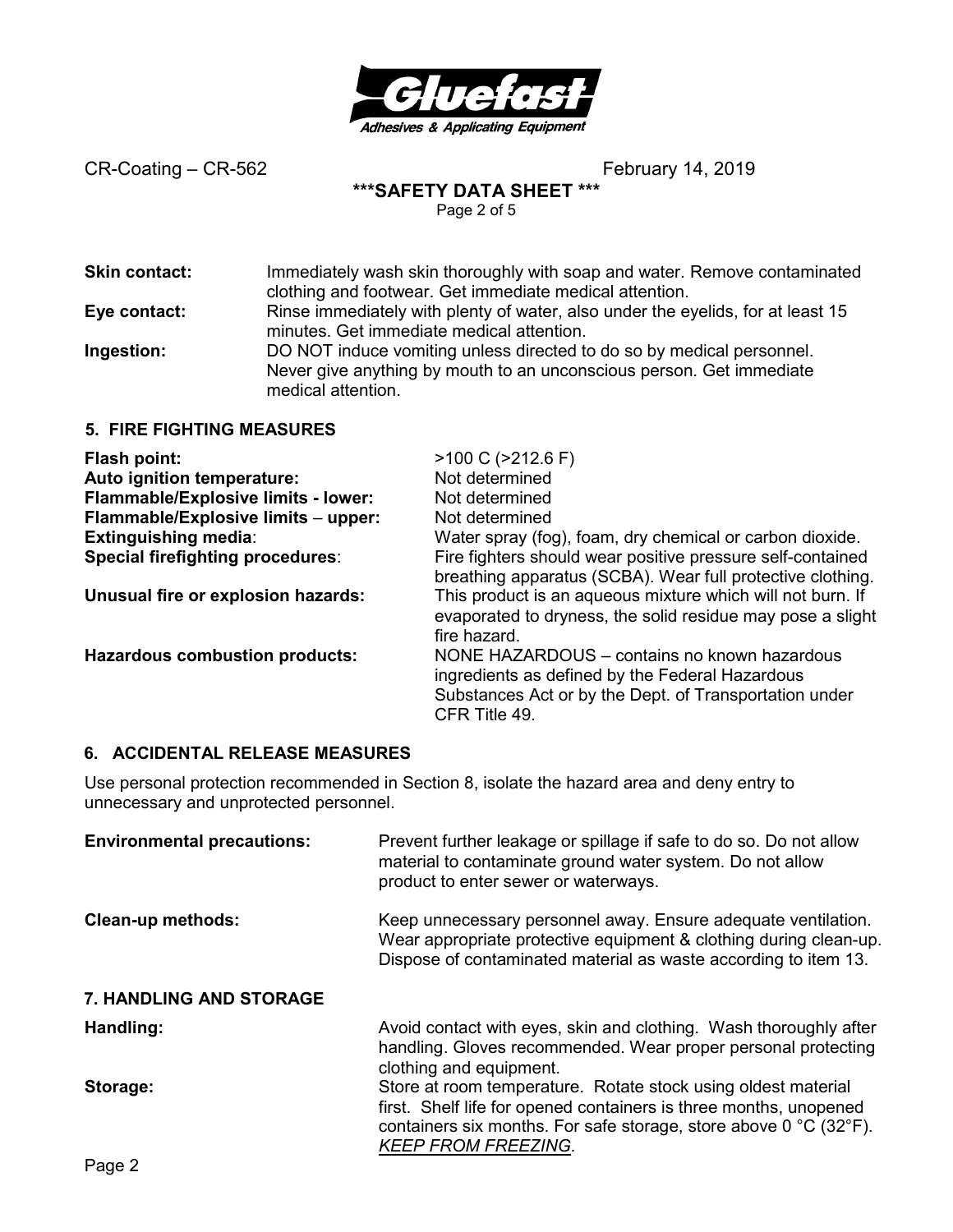

# **\*\*\*SAFETY DATA SHEET \*\*\***

Page 3 of 5

# **8. EXPOSURE CONTROLS/PERSONAL PROTECTION**

Employers should complete an assessment of all workplaces to determine the need for, and selection of, proper exposure controls and protective equipment for each task performed.

|             | <b>Hazardous components</b> |      | <b>ACGIH TLV</b> |      | <b>OSHA PEL AIHA WEEL OTHER</b> |      |
|-------------|-----------------------------|------|------------------|------|---------------------------------|------|
| <b>None</b> |                             | None |                  | None | None                            | None |

| <b>Engineering controls:</b>   | Work should be done in an adequately ventilated area (i.e., ventilation<br>sufficient to maintain concentrations below one half of the PEL and<br>other relevant standards). Local exhaust ventilation is recommended<br>when general ventilation is not sufficient to control airborne<br>contamination. |
|--------------------------------|-----------------------------------------------------------------------------------------------------------------------------------------------------------------------------------------------------------------------------------------------------------------------------------------------------------|
| <b>Respiratory protection:</b> | Use NIOSH approved respirator if there is potential to exceed exposure<br>limit(s). Observe OSHA regulations for respiratory use (29 CFR)<br>1910.134).                                                                                                                                                   |
| <b>Eyeface protection:</b>     | Safety goggles or safety glasses with side shields. Full face protection<br>should be used if the potential for splashing or spraying of product<br>exists.                                                                                                                                               |
| <b>Skin protection:</b>        | Use impermeable gloves and protective clothing as necessary to<br>prevent skin contact. Wear suitable protective clothing.                                                                                                                                                                                |

# **9. PHYSICAL AND CHEMICAL PROPERTIES**

| <b>Physical state:</b>                     | Liquid                    |
|--------------------------------------------|---------------------------|
| Color:                                     | White                     |
| Odor:                                      | Slight                    |
| <b>Odor threshold:</b>                     | Not available             |
| pH:                                        | $7.5 - 8.5$               |
| Vapor pressure:                            | 17.5 mbar (20 °C (68°F))  |
| <b>Boiling point/range:</b>                | $> 100 °C$ ( $> 212 °F$ ) |
| Freezing point/ range:                     | $32^{\circ}$ F            |
| Specific gravity:                          | 11                        |
| Vapor density:                             | Heavier than air.         |
| Flash point:                               | $> 100 °C$ ( $> 212 °F$ ) |
| <b>Flammable/Explosive limits - lower:</b> | Not determined            |
| Flammable/Explosive limits - upper:        | Not determined            |
| <b>Autoignition temperature:</b>           | Not determined            |
| <b>Evaporation rate:</b>                   | Same as water.            |
| <b>Solubility in water:</b>                | 100% Soluble              |
| Partition coefficient (n-octanol/water):   | Not determined            |
| <b>VOC content:</b>                        | <b>Essentially Zero</b>   |
| <b>Percent Volatile:</b>                   | 46-50%                    |

Page 3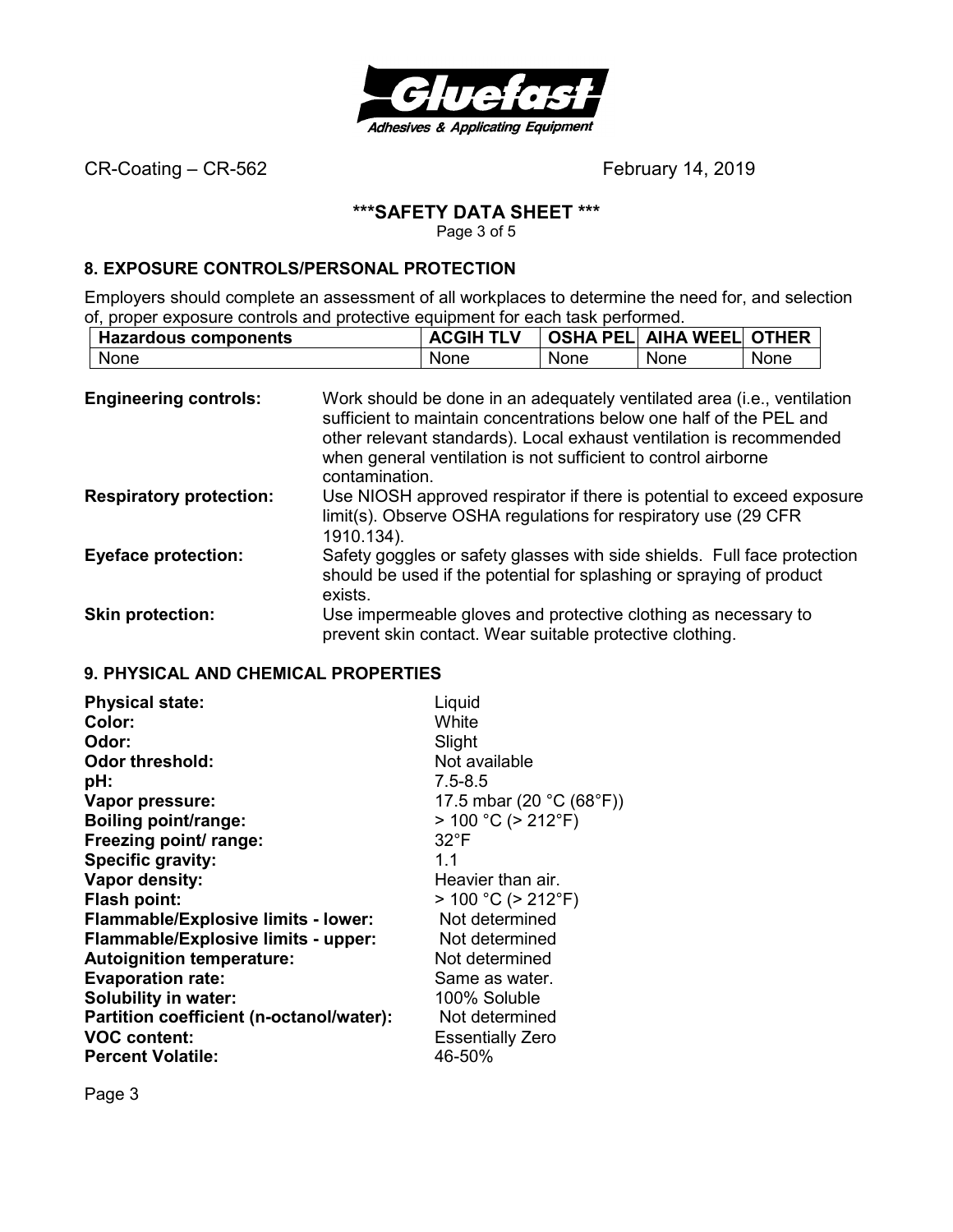

# **\*\*\*SAFETY DATA SHEET \*\*\***

Page 4 of 5

# **10. STABILITY AND REACTIVITY**

| Stability                        | Stable under normal conditions of storage & use.                |
|----------------------------------|-----------------------------------------------------------------|
| Hazardous reactions:             | Will not occur.                                                 |
| Hazardous decomposition products | Oxides of carbon.                                               |
|                                  |                                                                 |
| Incompatible materials:          | Contact with water reactive materials (such as oleum) can cause |
|                                  | exothermic reactions.                                           |
| Conditions to avoid:             | Do not freeze.                                                  |

# **11. TOXICOLOGICAL INFORMATION**

| <b>Hazardous components</b> |      | NTB Carcinogen   IARC Carcinogen | <b>OSHA Carcinogen</b><br>(Specifically Regulated) |
|-----------------------------|------|----------------------------------|----------------------------------------------------|
| None                        | None | None                             | <b>None</b>                                        |
|                             |      |                                  |                                                    |
| <b>Hazardous components</b> |      | <b>Health Effects/</b>           |                                                    |
|                             |      | <b>Target Organs</b>             |                                                    |
| None                        |      | <b>None</b>                      |                                                    |
|                             |      |                                  |                                                    |

# **12. ECOLOGICAL INFORMATION**

Ecological information: Not available

# **13. DISPOSAL CONSIDERATIONS**

#### **Information provided is for unused product only.**

| Recommended method of disposal: | Legal disposition of wastes is the responsibility of the<br>owner/generator of the waste. Applicable federal, state |
|---------------------------------|---------------------------------------------------------------------------------------------------------------------|
|                                 | and/or local regulations must be followed during<br>treatment, storage, or disposal of waste containing this        |
|                                 | product.                                                                                                            |
| Hazardous waste number:         | Not a RCRA hazardous waste.                                                                                         |

# **14. TRANSPORT INFORMATION**

| U.S. Department of Transportation Ground (49 CFR) |
|---------------------------------------------------|
|---------------------------------------------------|

| Proper shipping name:     | CR562GL-CR562PL-CR562DR                                                                 |
|---------------------------|-----------------------------------------------------------------------------------------|
| Hazard class or division: | <b>None</b>                                                                             |
| Identification number:    | <b>None</b>                                                                             |
| Packing group:            | Carton-5 Gallon Pail-55 Gallon Drum                                                     |
|                           | Draduat is not requisited, non bezardeus and not restricted for transport by sir en wat |

Product is not regulated, non hazardous and not restricted for transport by air or water.

Page 4